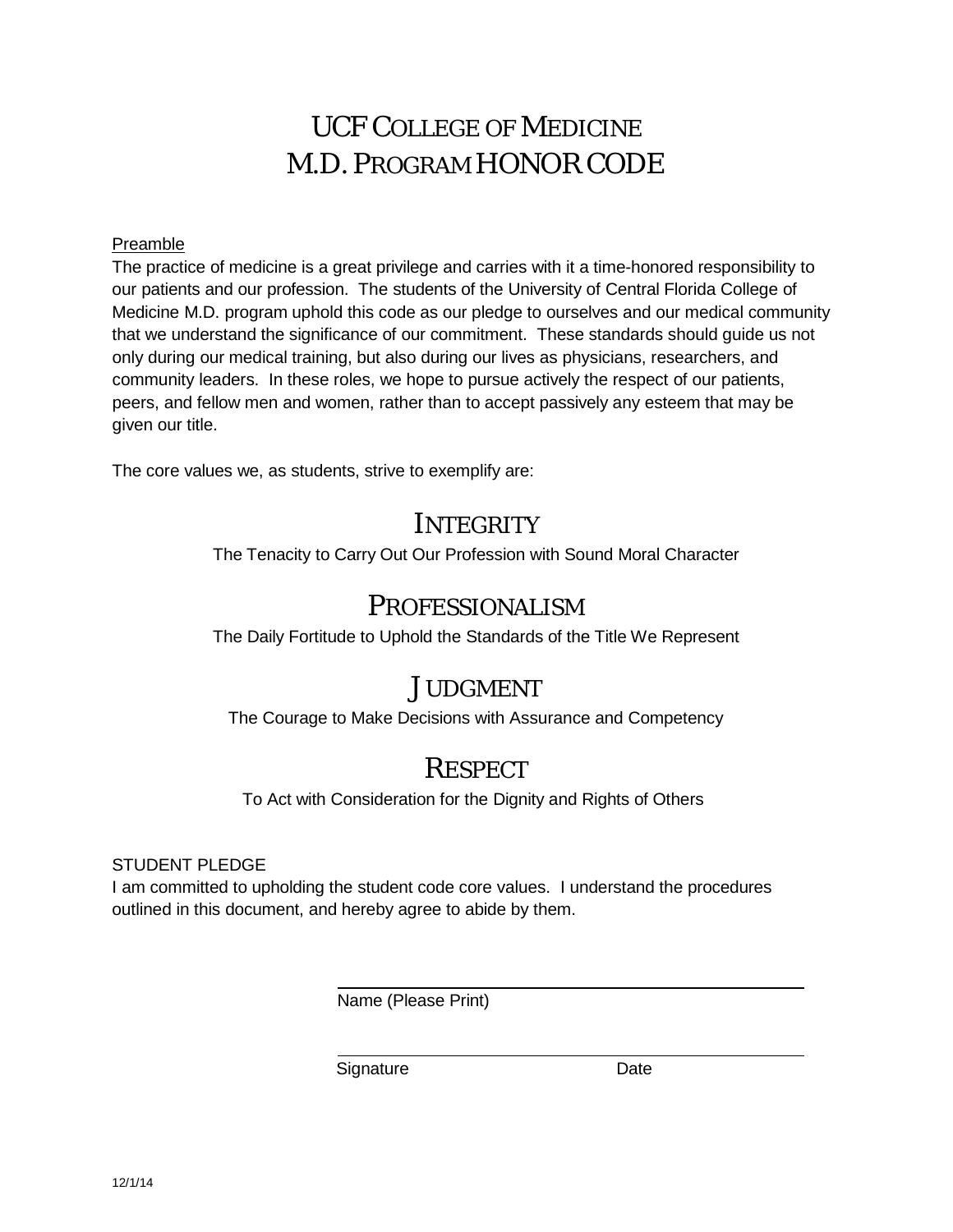### **HONOR CODE POLICIES**

### **The Student Professional Conduct Council**

As representatives of the University of Central Florida (UCF) College of Medicine (COM) M.D. program and the medical profession, students are entrusted to exemplify the core values of Integrity, Professionalism, Judgment, and Respect. The Student Professional Conduct Council (SPCC) strives to educate the students in their professional responsibilities, to investigate any reported violations of the Code, to recommend appropriate penalties, and to interface with the College of Medicine Student Evaluation and Promotion Committee (SEPC) when breaches of professional conduct are suspected.

All COM M.D. program students are expected to uphold and abide by the COM Honor Code as well as the UCF Rules of Conduct in the UCF *Golden Rule*. For information regarding the UCF *Golden Rule*, visit [www.goldenrule.sdes.ucf.edu.](http://www.goldenrule.sdes.ucf.edu/) The COM M.D. Program Honor Code will have authority over student progress in the M.D. program. Moreover, any adverse action related to the Honor Code that affects a student's progress in medical school (e.g., leave of absence, expulsion) shall be reported to the UCF Office of Student Rights & Responsibilities.

The students of the UCF COM M.D. program uphold this code as our pledge to ourselves and our medical community. These standards should guide us not only during our medical training, but also during our lives as physicians, researchers, and community leaders.

#### 1. **The Student Professional Conduct Council (SPCC)**

1.1. *Purpose* -- The Student Professional Conduct Council will oversee the implementation of this Honor Code with emphasis on maintaining the values intrinsic to our role as physicians and community leaders, namely those of integrity, professionalism, judgment, and respect. SPCC shall serve to investigate claims of infractions of the honor code as they are brought to our attention, allow for due process, and ultimately give our recommendations to the Dean of the UCF COM.

|                                    | $M-1$            | $M-2$            | $M-3$            | $M-4$            |
|------------------------------------|------------------|------------------|------------------|------------------|
| Representative One                 | One Year<br>Term | Two Year<br>Term |                  | One Year<br>Term |
| Representative Two                 | Two Year<br>Term |                  | Two Year<br>Term |                  |
| Representative Three (M-4<br>only) |                  |                  |                  | One Year<br>Term |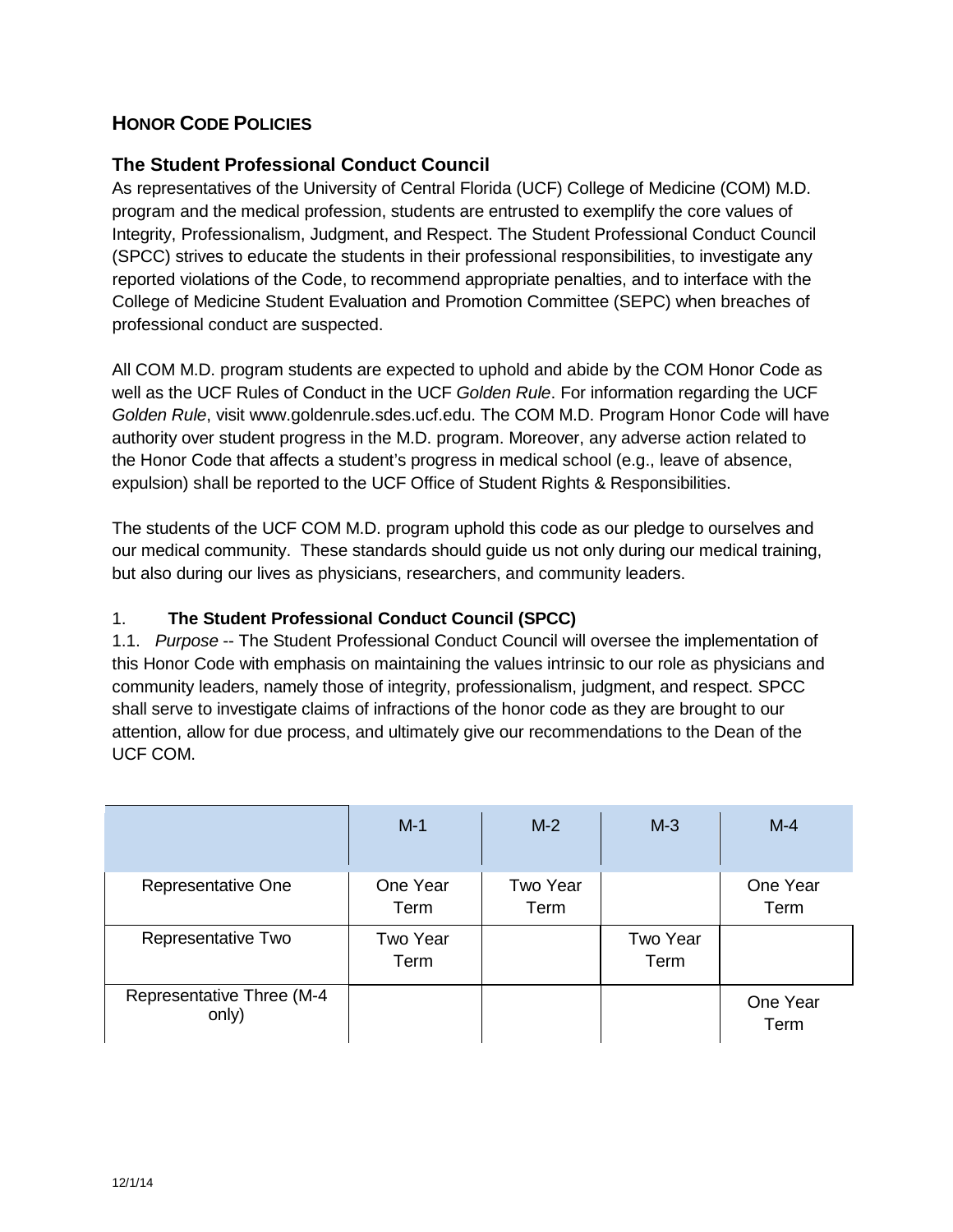1.2. Student Representation -- The Student Professional Conduct Council (SPCC) shall be composed of one Chair (in the M4 class) elected by the current SPCC representatives annually and two representatives elected from each medical class in accordance with the M.D. Program Student Council Constitution. For M1, one SPCC representative will be elected for a one year term while the other will be elected for a two-year term. It will be clearly stated at the time of election which position is which. Each year thereafter, one representative will be elected to a two-year term, and the other representative will continue the second year of his or her two-year term. Representatives elected at the beginning of the M4 year can therefore only serve one term. Two students from the M4 class will be elected to these one year positions. One of the M4 representatives will be elected to serve as the Chair of the SPCC during the first meeting of the year. During this meeting, one of the M4 representatives will also be elected to the Vice Chair role to fulfill the role of Chair in his/her absence. In the event of a tie, the previous Chair will determine who will move into the role of Chair and/or Vice Chair. This will provide 9 total representatives (two from each class and one Chair).

1.2.1. SPCC Representative Role and Responsibility - The role of an SPCC representative is to uphold this honor code and to keep the confidentiality of all meetings. Any violation of confidentiality by any representative of SPCC proceedings will be considered a violation of the honor code.

1.2.2. Each representative of the SPCC, in addition to COM leadership and faculty, will be available to meet individually with any student who has concerns or questions related to the Honor Code.

1.2.3 *SPCC Rep Removal* -- In the event that a representative of the SPCC chooses to remove one of its representatives due to a violation of their role as representative, the following internal mechanism shall be used:

1.2.3.1. A motion for the removal of an SPCC representative must be made in writing to the Chair of the SPCC stating the exact reason(s) for the requested removal. If the motion is for the removal of the SPCC Chair, then the written notice will be made to the SPCC Vice Chair.

1.2.3.2. An SPCC representative who is facing removal will be notified in writing 5 business days before the vote for removal as to why he or she is being considered for this action.

1.2.3.3. This representative will be given an opportunity to defend himself or herself in front of the remainder of the council prior to their vote.

1.2.3.4. A two-thirds majority vote of the SPCC is required in order to remove an SPCC representative.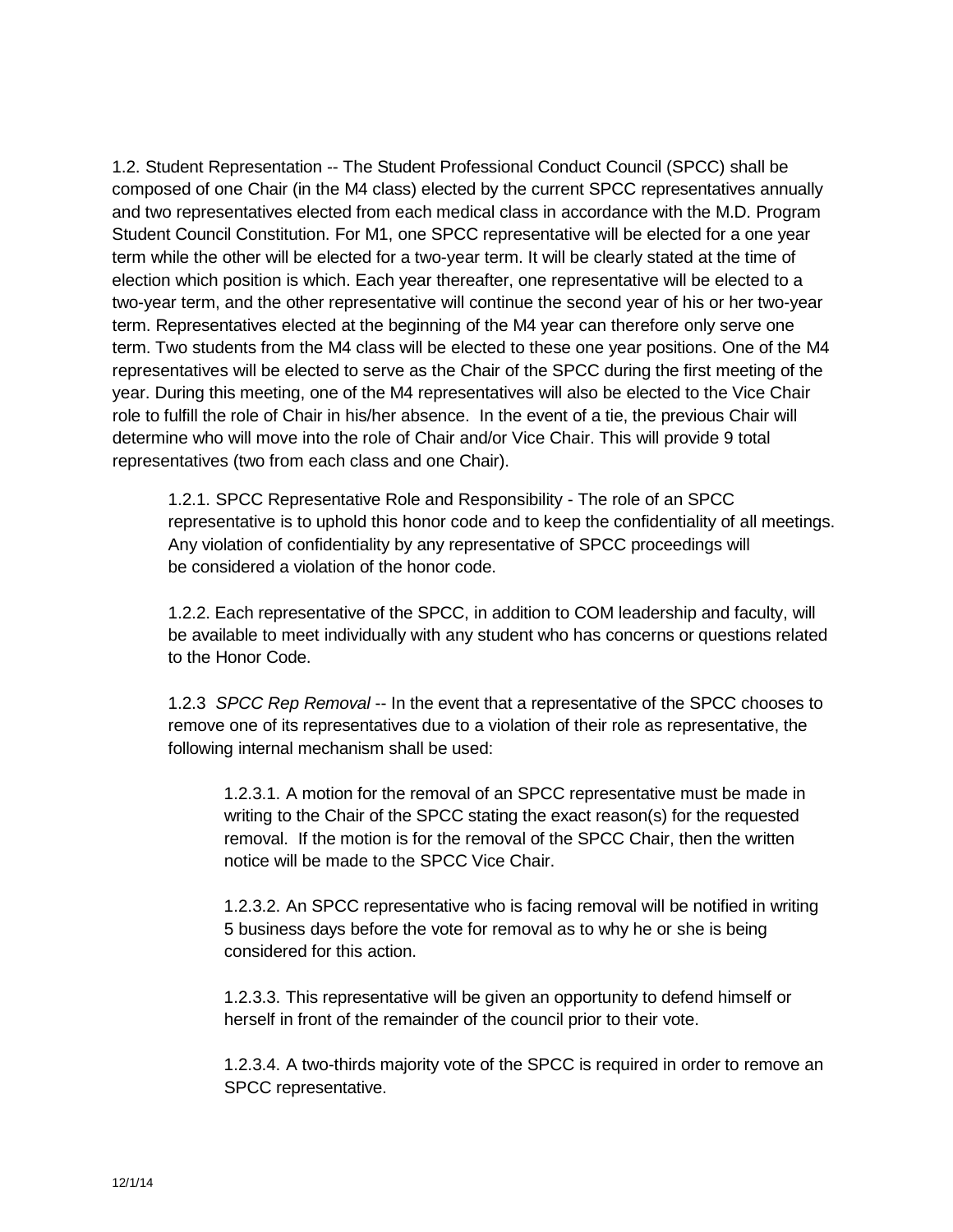1.2.4. The representatives of the SPCC shall be considered representatives of the UCF COM

1.3. *SPCC Meetings* -- The SPCC will meet at the discretion of the chair. One meeting is required to review the code and a separate meeting is required to elect the chair for the following academic year. Ensuring to meet this often will be considered the responsibility of the SPCC Chair. This failure will be considered a serious violation of his or her duties, and the Chair will be subject to dismissal according to the provisions of SPCC representative removal outlined in 1.2.3.

Attendance at SPCC meetings is mandatory for all SPCC representatives and the Chair. Absences will be excused, only in advance of a meeting, at the discretion of the Chair. Two unexcused absences by an SPCC representative will result in his or her removal from the SPCC by the Chair.

1.4. *SPCC Chair Absence & Quorum* -- Should the elected SPCC Chair or Vice Chair be away from the city for a period of more than three weeks, the remaining M4 SPCC representative will serve as the Acting SPCC Chair. If all of the M4 SPCC representatives are away from the city at the same time, the elected SPCC Chair will appoint an M3 representative to serve as the Acting SPCC Chair.

1.5 A quorum of 50% + 1 representative is required for the SPCC to meet. If an insufficient number is reached, the SPCC meeting must be rescheduled for a time that a quorum may be attained.

1.6. Recognizing the value of non-student perspectives, the Associate Dean for Students, or in his/her absence, the Assistant Dean for Students or other designee, will serve as an advisor to the SPCC. This advisor will be considered a resource to which the SPCC has access. The advisor will provide SPCC representatives with guidance, will serve as a resource, and will provide oversight and consistency to the SPCC. However, this advisor does not have any voting privileges in the recommendations of the SPCC. Confidentiality of all parties involved will be of the utmost importance in all conversations and/or meetings at which the advisor is present. Finally, this advisor must be invited to attend all meetings and be present during honor code hearings.

1.7. All time periods listed in these procedures or anywhere within this Honor Code are at the discretion of the SPCC Chair. Extensions may be granted by the Chair, in discussion with the Associate Dean for Students, if he/she deems that the extension is warranted by the circumstances. Any extension, however, must include a new date and time for procedures to resume.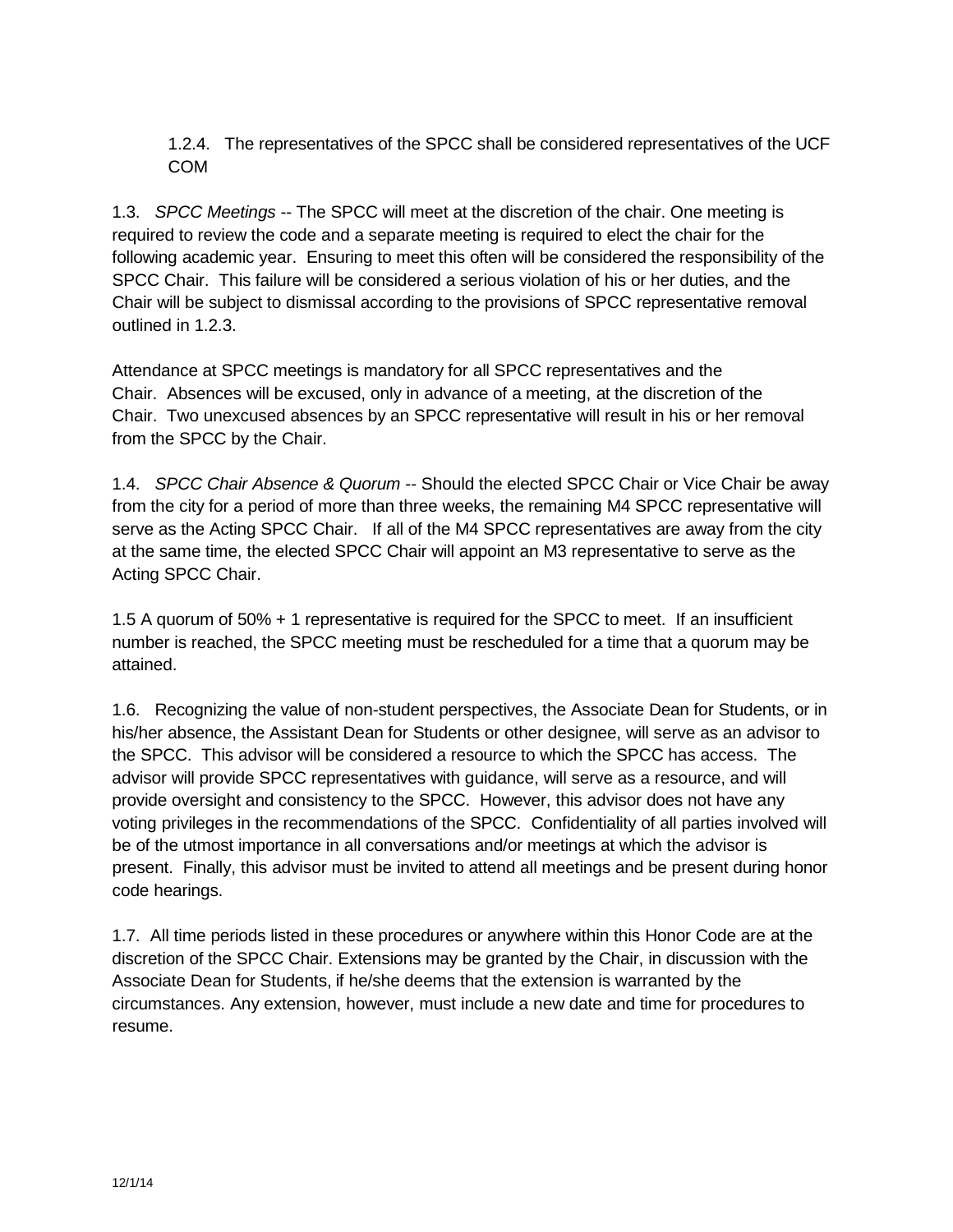#### 2. **Guidelines of Professional Conduct**

2.1. Generally speaking, all students in the UCF College of Medicine M.D. Program shall abide by and uphold the following tenants of honorable conduct:

- 1. Integrity: the tenacity to carry out our profession with sound moral character.
- 2. Professionalism: the daily fortitude to uphold the standards of the title we represent.
- 3. Judgment: the courage to make decisions with assurance and competency.
- 4. Respect: to act with consideration for the dignity and rights of others.

2.2. All matriculating M.D. students must sign the UCF COM M.D. Program Honor Code.

2.3. Any action that conflicts with the spirit of professional and personal behavior as described in the Preamble may constitute a violation of the Honor Code. This includes actions not specifically listed within this Honor Code that could still be considered breaches of honor by the SPCC, SEPC, and/or professional community.

2.4. This Honor Code cannot foresee every possible offense.

2.5. Violations of this Honor Code shall include (but not be limited to) the following conduct violations:

- 2.5.1. Lying Intentionally giving a factually false statement, such as false testimony during hearings. This includes "lies of omission," whereby a student voluntarily does not reveal the whole and complete truth.
- 2.5.2. Academic Misconduct this shall be defined as any of the following:

2.5.2.1. Unauthorized assistance: Using or attempting to use unauthorized materials, information, or study aids in any academic exercise unless specifically authorized by the instructor. The unauthorized possession of examination or course-related material constitutes cheating.

2.5.2.2. Communication to another through written, visual, electronic, or oral means: The presentation of material which has not been studied or learned, but rather was obtained through someone else's efforts and used as part of an examination, course assignment or project.

2.5.2.3. Commercial use of academic material: Selling notes, handouts, etc., without authorization or using them for any commercial purpose without the express written permission of the University and the instructor.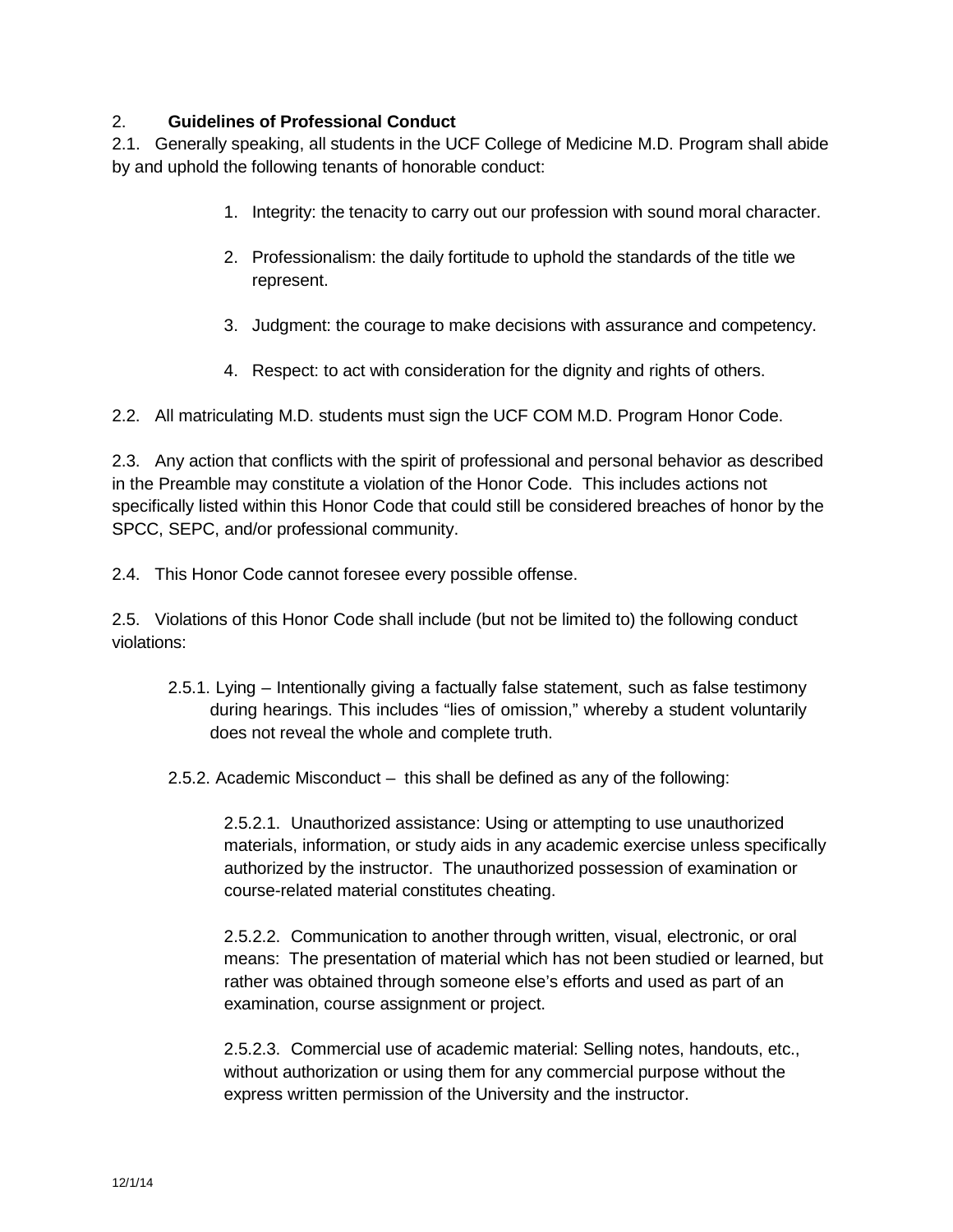2.5.2.4. Falsifying or misrepresenting your academic work.

2.5.2.5. Plagiarism: Whereby another's work is used or appropriated without any indication of the source, thereby attempting to convey the impression that such work is the student's own.

2.5.2.6. Any student who knowingly helps another violate academic behavior standards is also in violation of the standards.

- 2.5.3. Stealing Acquiring University or another individual's private property without permission or knowledge.
- 2.5.4. Impeding the learning process of a colleague Intentionally preventing a student or colleague from obtaining a fair and equal access to educational materials. This includes intentionally concealing Library or other University property for the purpose of obstructing access by a colleague.
- 2.5.5. Knowingly and deliberately jeopardizing patient care in any way.
- 2.5.6. Causing purposeful or neglectful damage to property or to others.
- 2.5.7. Failing to report the actions of others that may be in violation of this Honor Code.

#### 3. **Procedures**

The following procedures will be implemented when suspected dishonorable conduct is observed. Confidentiality of these procedures is of the utmost importance, and a betrayal of confidence by anyone involved shall be considered a violation of the Honor Code.

- 3.1. Reporting Breach of Conduct
	- 3.1.1. *Individuals that can Report --* Any person may report a suspected violation of the Honor Code.
	- 3.1.2. *Responsibility to Report --* Any person observing a suspected violation of the Honor Code is responsible for reporting the event to SPCC representatives within five business days of learning of the event.

#### 3.1.3. *Determination of Merit –*

3.1.3.1 The SPCC Representative initially contacted shall meet with the SPCC Chair and the Associate Dean for Students (or designee) to discuss the reported violation.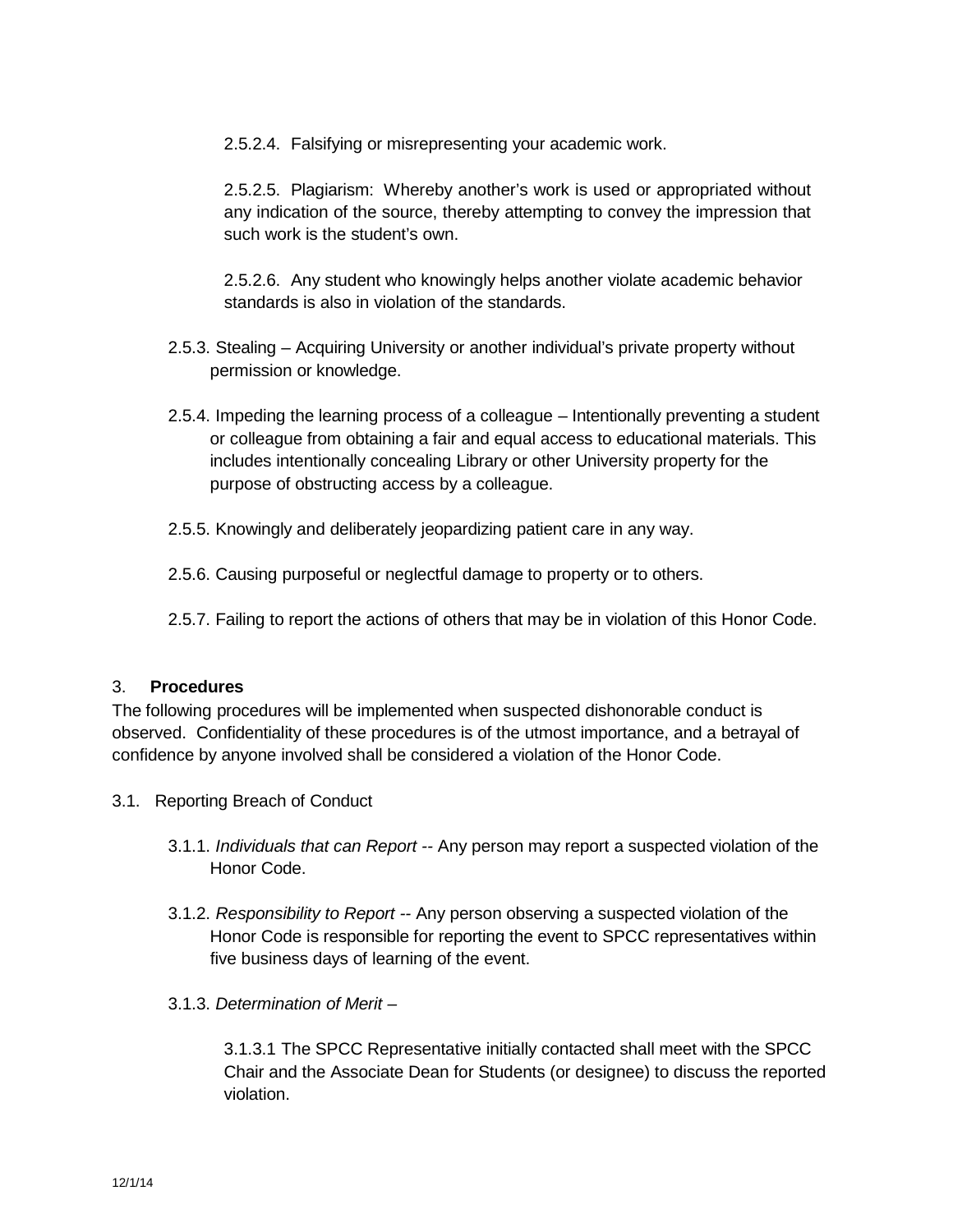3.1.3.2 informal investigation will be conducted by the SPCC chair, an SPCC representative, and the Associate Dean for Students (or designee) to assess the merits of the reported violation. If the Chair or Associate Dean for Students were contacted directly, without going through a class representative, the Chair will choose one of the representatives from the same class as the accused to be included in the investigation.

3.1.3.3 If sufficient merit is found, the SPCC representative, the SPCC Chair, and the Associate Dean for Students (or designee) will assess whether an informal resolution is possible or an Honor Hearing is required.

3.1.4. Following the informal investigation by the SPCC and Student Affairs, notification of the charged student shall occur in writing as follows:

3.1.4.1. *Meritless Accusation --* If an informal resolution or an Honor Code Hearing is not warranted as determined above, the individual who reported the violation shall be notified. Moreover, the charged student shall also be notified by the SPCC in writing of the meritless charge. No further action will be taken by the SPCC.

3.1.4.2. *Informal Resolution of Charge --* In appropriate cases, the SPCC, together with the Associate Dean for Students (or designee), may resolve the matter informally by agreement with the charged student. This may include referring the student for counseling or assistance through the Professionals Resource Network Impaired Practitioners Program of Florida. In such cases, a written document, signed by the charged student, the SPCC representatives involved, and the Associate Dean for Students (or designee) will state the nature of the accusation and the informal resolution reached. The accuser will also be notified of the resolution.

3.1.4.3. *Decision to Hold an Honor Hearing* -- If a decision is made to hold a hearing, a confidential written record of the reported violation will be drafted that outlines the time, date, place, and nature of the suspected violation. The name of the charged student and the SPCC representatives making the decision for a hearing will also be on the document. This document will be copied and delivered to the charged student.

3.1.5 *Documentation* -- The Office of Student Affairs will maintain a de-identified repository of accusations, SPCC recommendations, and final decisions for use by SPCC representatives when needed as an orientation to their role.

3.1.6. The proceedings in section 3.1 must take place within five business days after the initial report of a suspected Honor Code violation. The SPCC chair can waive the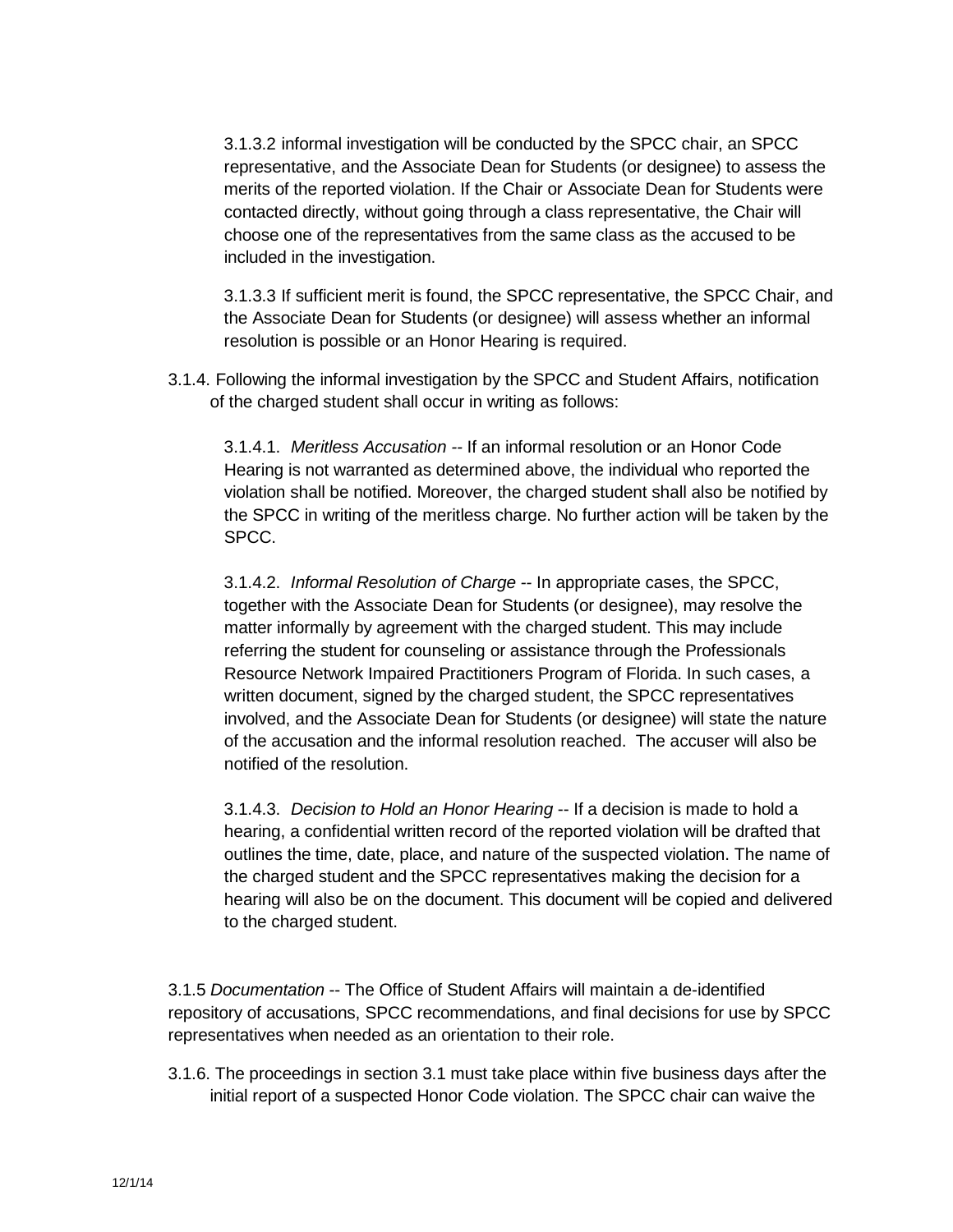time requirement due to unforeseen circumstances, such as exam schedules or SEPC review.

- 3.2. Honor Code Hearing Preliminaries-
	- 3.2.1. In the case of a hearing, the Associate Dean for Students (or designee) will notify the Dean of the College that an investigation of a suspected Honor Code violation will begin, omitting from that notice the names and details of the accusation.
	- 3.2.2. Notification to the charged student shall be via the written record produced in section 3.1.
	- 3.2.3. An Honor Code Hearing shall begin within ten, but no sooner than three, business days of the notification of the charged student in order to ensure a swift hearing while still giving the charged student time to prepare.
	- 3.2.4. The Chair shall be responsible for setting the hearing date, time, and location, and for informing all parties concerned of that information. Moreover, the Chair shall ensure that the Honor Code Hearing will not conflict with any upcoming academic examinations for the charged student or the SPCC representatives.
	- 3.2.5. The time constraints of section 3.2 may be waived by the Chair in unusual circumstances or conditions beyond the control of the SPCC.
- 3.3. Assembling the Honor Code Hearing
	- 3.3.1. The SPCC representatives and the SPCC Chair will hear and consider the merits of all presented evidence.
	- 3.3.2. The charged student shall have the right to challenge and remove for no stated reason any one of the SPCC representatives. This privilege may be exercised only once.
	- 3.3.3. The charged student shall have the right to challenge and remove with stated reason any representative of the SPCC. The challenge shall be upheld if three of the SPCC representatives agree by secret ballot with the validity of the challenge.
	- 3.3.4. If the SPCC Chair is removed, the SPCC will be chaired by the Vice Chair or, if not available, the most senior SPCC Representative.

3.3.5 Representatives at the Honor Code Hearing must include at least two attendants from the M1/M2 representatives and at least two attendants from the M3/M4 representatives, with five SPCC representatives present to conduct the hearing. Exceptions to this specific composition may be made by the Chair of the SPCC in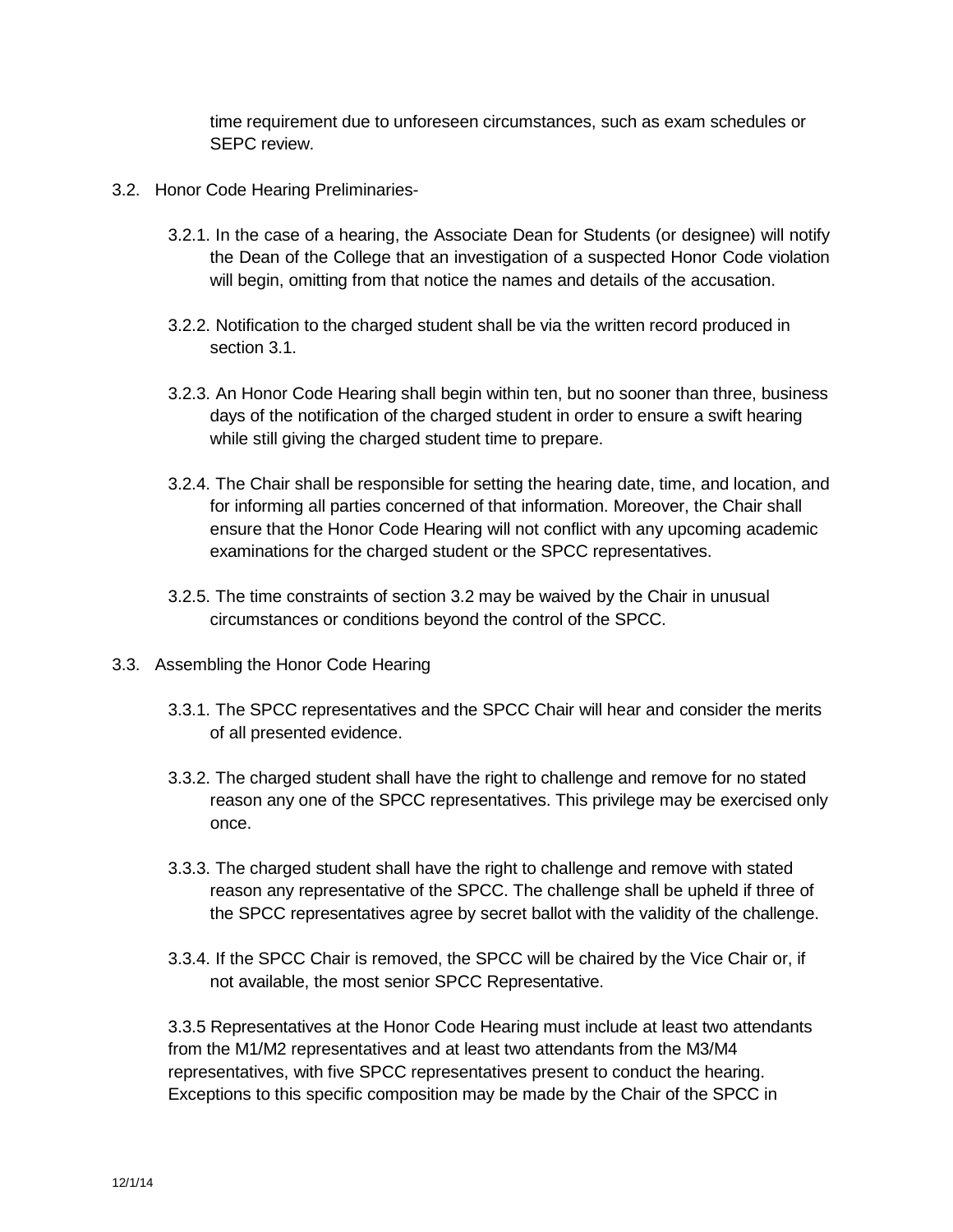consultation with the Associate Dean for Students (or designee) in extenuating circumstances.

- 3.4. Honor Code Hearing Procedures
	- 3.4.1. The charged student shall have the right to choose a COM faculty advisor who may provide personal advice and guidance and be present at the hearing, but who shall not participate in the Honor Code Hearing.
	- 3.4.2. The only persons allowed to witness the proceedings of an Honor Code Hearing shall be: the accuser, the charged student, his or her faculty advisor, the SPCC representatives, the Associate Dean for Faculty and Academic Affairs (or designee), the Associate Dean for Students (or designee), and witnesses during their testimony only.
	- 3.4.3. The accuser and the charged student shall have the right to be present during the opening and closing statements, and whenever evidence or testimony is being presented to the SPCC.
	- 3.4.4. All honor code hearing events will be audio recorded to maintain a record of what was said.
	- 3.4.5. Evidence shall be presented in the following order: opening statement by the accuser, opening statement by the charged student, additional evidence or testimony to support the accusation, additional evidence or testimony to refute the accusation.
	- 3.4.6. The accuser and charged student shall have the right to a closing statement after presentation of all evidence or testimony.
	- 3.4.7. The SPCC shall have the right to request any material evidence relevant to the case, in accordance with Health Insurance Portability and Accountability Act (HIPAA) and Family Educational Rights and Privacy Act (FERPA) guidelines, from any representative of the student body, faculty, staff, or administration of the COM, and the right to request any representative of the student body (with the exception of the charged student), faculty, staff, or administration to testify before the SPCC.
	- 3.4.8. When all testimony has been heard, the SPCC shall convene in executive session and shall vote by secret ballot. At least three out of five votes by a single ballot shall conclude the recommendation of the SPCC. In the event that it is not three out of five votes, the SPCC will discuss and vote by secret ballot again until a secret ballot of three out of five is reached.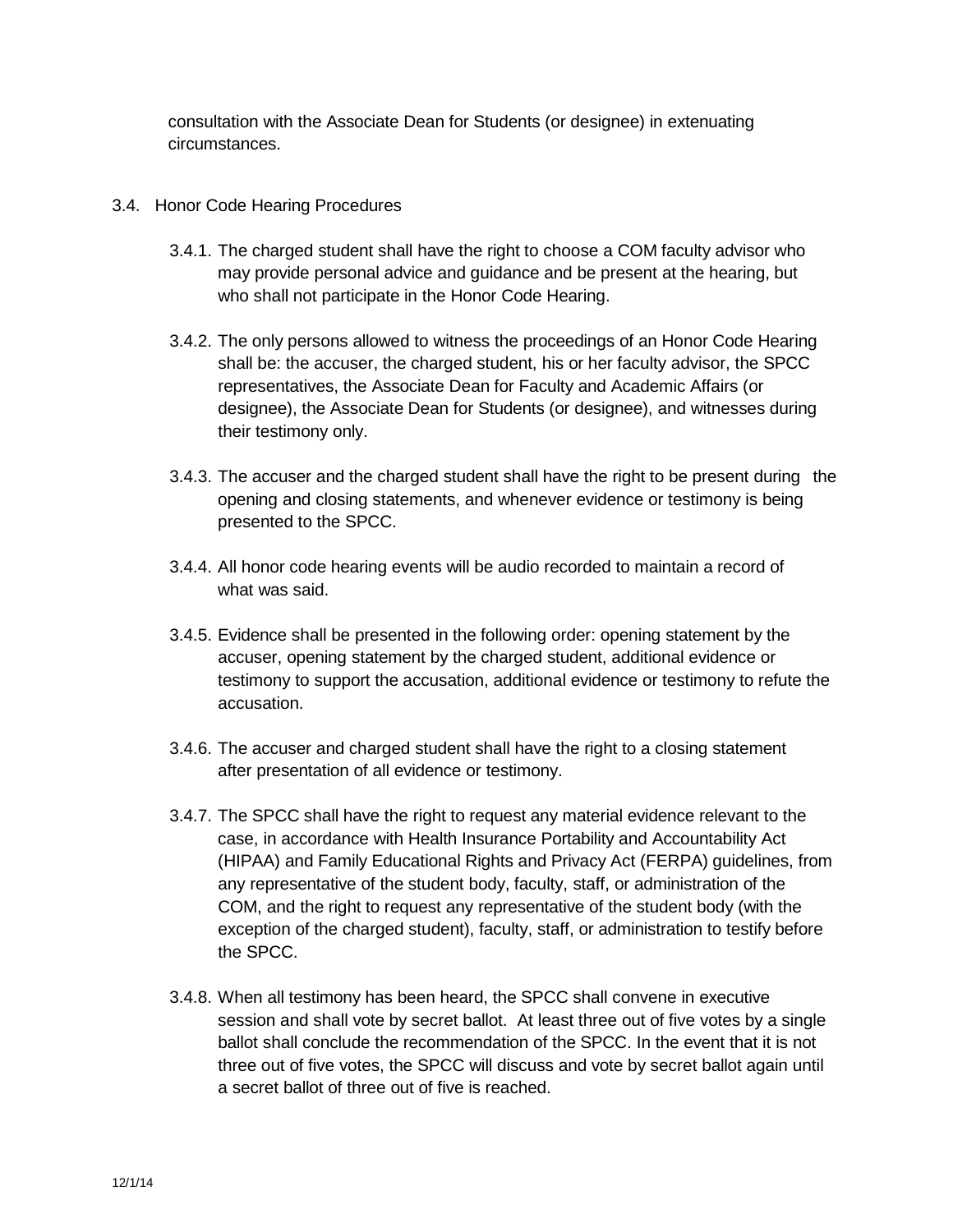- 3.4.9. If during the proceedings of the evaluation, another student involved is charged with a violation of the Honor Code, the Chair shall appoint an alternate representative of the SPCC to submit in writing an accusation against that student, as in section 3.1. This case must be heard as a separate entity. The time constraints of section 3.2 shall be suspended until the completion current honor hearings.
- 3.4.10. Questions regarding the general conduct of the Honor Code Hearing shall be decided by the Chair. The Chair's decisions may be overturned by a majority vote of the SPCC.
- 3.4.11. The outcome of the Honor Code Hearing shall be reported confidentially to the Associate Dean for Students, regardless of the finding. No reporting to the student body shall be done.

#### 4. **Rights of the Charged Student**

4.1. Charged student shall be notified by SPCC of the decision to hold a hearing within two business days of the decision.

4.2. Charged student has the right to request excuse from any tests, assignments, or examinations from 2 business days before the start of the hearing to 2 business days after the SPCC has made their decision.

4.3. At the discretion of the Associate of Dean for Students (or designee), in consultation with the Dean, the charged student may be removed from all clinical and classroom work during the preliminary and formal proceedings if it is determined that the student poses a threat to patients, students, faculty, or other personnel associated with the COM.

4.4. Charged student has the right to present witnesses during the hearing.

4.5. Charged student has a right to an expedited resolution of the charges; every effort must be made to resolve matters quickly.

4.6. Charged student shall be given reasonable time for preparation of defense.

4.7. Charged student will be given copies of all written evidence at least three business days before starting the Honor Code Hearing.

4.8. Charged student has the right to confront his or her accusers and to cross-examine all witnesses who appear at the hearing.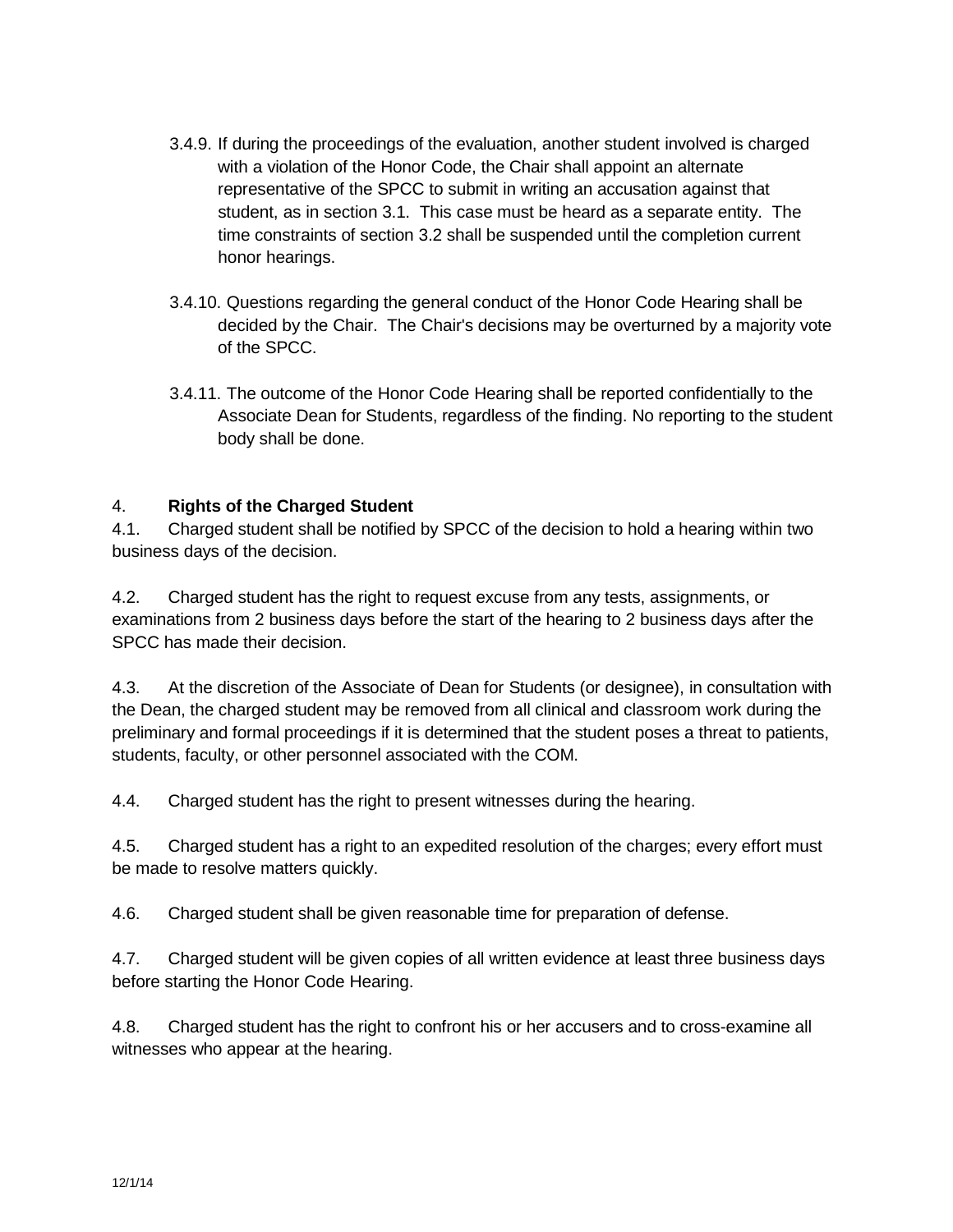4.9. Charged student has a right to decline discussing any and all aspect of the charges. This decision shall in no way be considered admission of guilt.

4.10. Charged student has a right when found not responsible to request that this finding be made public.

4.11. Charged student may not graduate until the case and all appeals have been resolved.

4.12. Attorneys are not permitted to represent the charged student. The student does have a right to be accompanied by a faculty advisor chosen by the student who will only assist in an advisory role.

#### 5. **Penalties**

5.1. A finding of in violation for a first honor offense shall result in SPCC recommendation(s) for specific action(s) to be taken by the appropriate faculty, staff, and/or administration of the College of Medicine. The recommendation(s) shall be fixed by at least three out of five votes of the SPCC honor code hearing representatives, and shall be decided immediately after determination of dishonorable conduct.

- 5.1.1. Recommendations may include but shall not be limited to re-examination, reevaluation, remediation, or failure and repetition of one or more modules or clerkships; such action may delay graduation. Recommendation for probation or expulsion may be appropriate.
- 5.1.2. Recommendations may also include non-academic actions; such actions shall be appropriate to the offense and may include referral to the Professionals Resource Network Impaired Practitioners Program of Florida.
- 5.1.3. The SPCC may decide to refer certain matters to the Student Evaluation and Promotion Committee (SEPC). Decisions reached by the SPCC do not preclude discussion of reported violations by the SEPC, as the SEPC may consider reported violations in the context of the student's general medical school performance.
- 5.1.4. The recommendation(s) shall be announced at the conclusion of the Honor Code Hearing when the finding of "In violation" is announced.

5.2. These recommendations shall then be forwarded to the Associate Dean for Faculty and Academic Affairs (or designee), who, at his or her discretion, can accept or modify the recommendations, and will then forward the recommendations in writing to the Dean of the College of Medicine with 5 business days. The charged student will receive a copy of this written communication.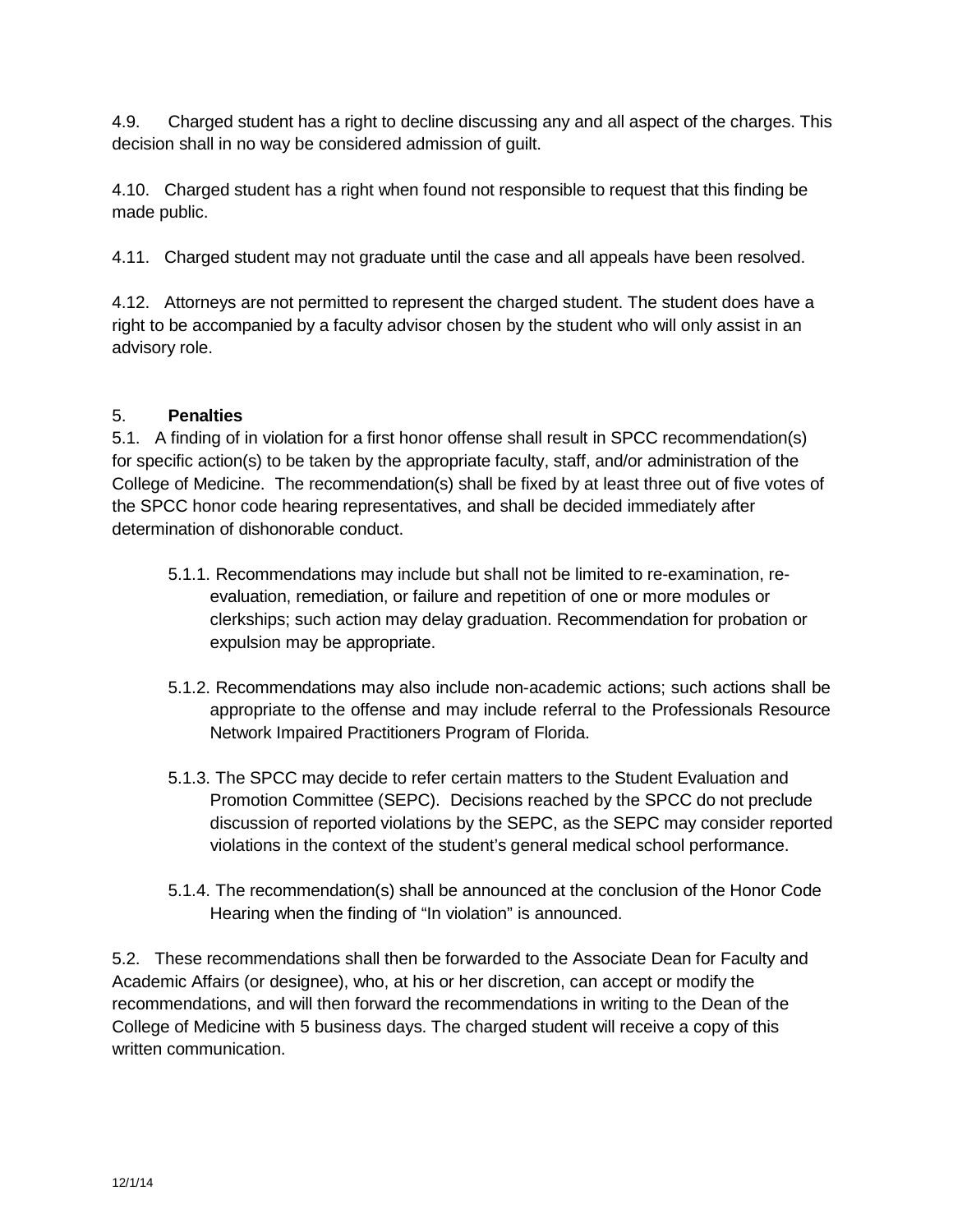5.3. Any appeals by the charged student shall be forwarded to the Dean of the College of Medicine, as per section 7.

#### 6. **Reports and Records**

6.1. A written record will first be made of the decision to hold an Honor Code Hearing as per section 3.1.

6.2. At the conclusion of a Hearing, the outcomes will be confidentially reported to the Associate Dean for Students.

6.3. All Honor Code Hearings will be audio recorded.

6.4. All written records shall be kept on file in the Office of Student Affairs.

#### **7. Appeals to Recommendations of the Associate Dean for Faculty and Academic Affairs**

7.1. The charged student shall have the right to appeal any recommendation of the Associate Dean for Faculty and Academic Affairs. Such appeal must be made in writing to the Dean, with a copy to the Associate Dean for Students, within 10 business days of the receipt of the written recommendation.

7.2. The Dean may appoint an ad hoc committee of COM faculty to hear the appeal. If appointed, this committee will include a student representative, who will ordinarily be a representative of the M.D. Program Student Council. The appeal committee will make a recommendation to the Dean to support or overturn the recommendation of the Associate Dean for Faculty and Academic Affairs. The final decision to accept or reject this recommendation shall rest solely with the Dean of the College of Medicine.

7.3. All recommendations of the SPCC, the Associate Dean for Faculty and Academic Affairs, and any ad hoc appeals committee are advisory to the Dean. The Dean will notify the charged student of the final decision in writing within 15 business days of the receipt of the appeal.

### 8. **Amendments & Code Review Process**

8.1. The Student Professional Conduct Council shall decide if a Code Review Process shall be started. A Code Review Process shall include a thorough review of the entire Code.

8.2. If the Code Review Process is begun, a revised Honor Code shall be sent out to the entire medical student body, and the medical student body shall be solicited for feedback regarding the Code.